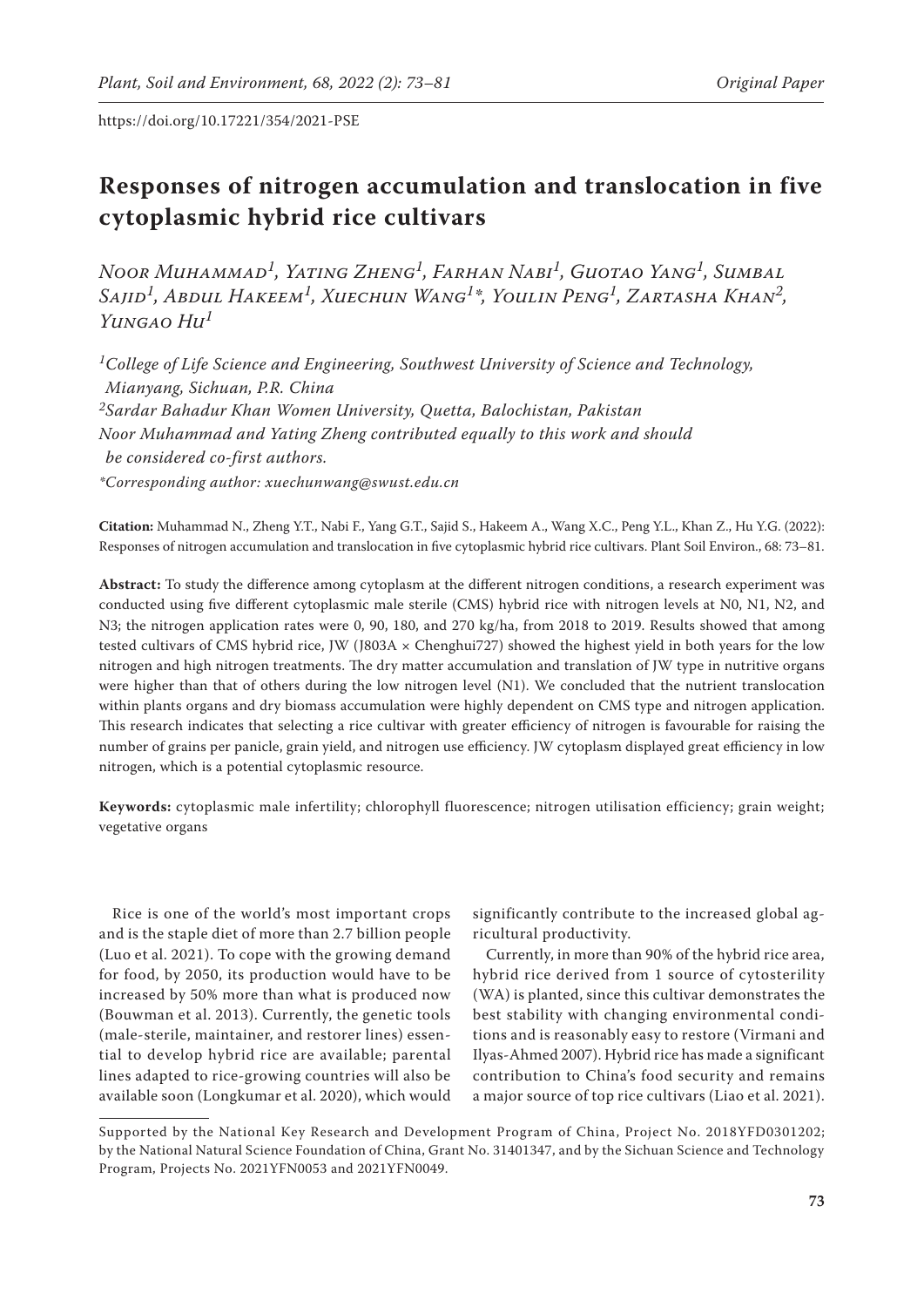However, hybrid rice production takes a long time, and the limited genetic resources available leave little space for improvement of rice potential (Xu et al. 2021). Over the last four years, International Rice Research Institute (IRRI) has continued to build new cytoplasmic male sterile (CMS), maintainer, and restorer lines in a cultivar of cytoplasmic and nuclear backgrounds (Turner and Bannin 2018). Recessive nuclear malesterile lines could provide a reliable source of a female parent for hybrid seed development (unaffected by environmental changes), and they can be restored using virtually any germplasm containing the male-sterile mutation's wild type gene (Luo et al. 2021).

Nitrogen is the most abundant element on earth and is a required nutrient for the life cycle of plants. It is found in many organic compounds, including amino acids, proteins, coenzymes, nucleic acids, and chlorophyll (Kumar et al. 2021). The cereal crop's photosynthetic pigments highly depend on their nitrogen content. Previous studies report that increasing nitrogen concentrations results in improved photosystem II (PSII) potential activity and maximum quantum yield (Zhang et al. 2021b). Modern agriculture is highly dependent on nitrogen fertilisers since these have the strongest effect on increasing agricultural yield (Zhang et al. 2021a). Generally, proper fertiliser would lead to improved photosynthetic rate and agronomic traits, resulting in high dry matter accumulation and grain yield (Zhong et al. 2017), which ultimately increase high biomass accumulation (Bhattacharyya et al. 2012); However, excessive use of nitrogen fertiliser negatively impacts on rice and results in lower grain yield, photosynthetic rate, and dry matter accumulation (Xu et al. 2021). The agricultural sector of Asia is facing many issues related to nitrogen application in rice fields, including excessive usage of fertiliser, low rice plant utilisation rate, and high wastage rate (Zhang et al. 2020a). Therefore, it is important to investigate the required nitrogen fertiliser application level, which can reduce not only nitrogen fertiliser loss but also nitrogen fertiliser contamination of soil and the environment. The most common types of nitrogen that plant roots can absorb from the soil are ammonium-nitrogen  $(NH_4^+N)$  and nitratenitrogen (NO<sub>3</sub>-N), and amino acids (Amisu 2021). Studies claim that the nitrogen assimilation ability and use efficiency of indica and japonica rice (*Oryza sativa* L.) sub-species differ (Kabange et al. 2020). Comparatively, indica has a higher ability to absorb nitrogen than japonica rice cultivars (Hu et

al. 2015). Furthermore, different genotypes of indica rice cultivars were found to have different nitrogen uptake rates, grain yields, and nitrogen accumulation levels under the same nitrogen treatments in field experiments (Yang et al. 2018). Increased nitrogen use efficiency is a long-standing problem for indica rice cultivation, which is complicated by differences in nitrogen uptake characteristics of different indica rice cultivars (Yi et al. 2019).

Although many studies have been conducted to assess the importance of different forms of nitrogen uptake and utilisation in the context of southern Chinese hybrid rice (Yi et al. 2019), corresponding data are scarce in the context of wild abortive CMS (CMS-WA) hybrid rice crossed with wild hybrid rice type. To solve such problems related to rice planting and agricultural needs, in this study, we report different nitrogen fertilisation levels and their impacts on five cultivars of CMS-hybrid rice in the Sichuan basin area for the first time. The main objective of this study is to evaluate the effect of nitrogen accumulation and translocation at different nitrogen levels on rice plant growth, yield, yield traits, dry biomass accumulation, and nitrogen use efficiency of different cytoplasmic hybrid rice cultivars and their impact on photosynthetic pigments and photosynthesis rate. This will enable more efficient use of nitrogen and its components in the management of CMS-hybrid rice crops grown under field and pot conditions.

# **MATERIAL AND METHODS**

**Study area.** The experiment was carried in the experimental base of Rice Research Institute of Southwest University of Science and Technology, Mianyang, from 2018 to 2019. Mianyang (104.73°E, 31.47°N), located at the middle and upper reaches of Fujiang River, is a typical subtropical monsoon climate, with an average annual temperature of 14.7–17.3 °C, a frost-free season of 252–300 days, and average annual precipitation of 826–1 417 mm, according to the weather records from 1984 to 2019. The field has typical clay-loam soil, with a bulk density of 1.29  $g/cm<sup>3</sup>$ and the organic content content of 16.59 g/kg; the basic fertility of the experiment field was 1.98 g/kg total nitrogen, 80.3 mg/kg available nitrogen, 43.3 mg/kg available phosphorus, and 76.2 mg/kg available potassium. The local farmers of this area use about 180 kg/ha nitrogen fertiliser in rice fields.

**Experimental design.** Field design was carried out as a randomised complete block design with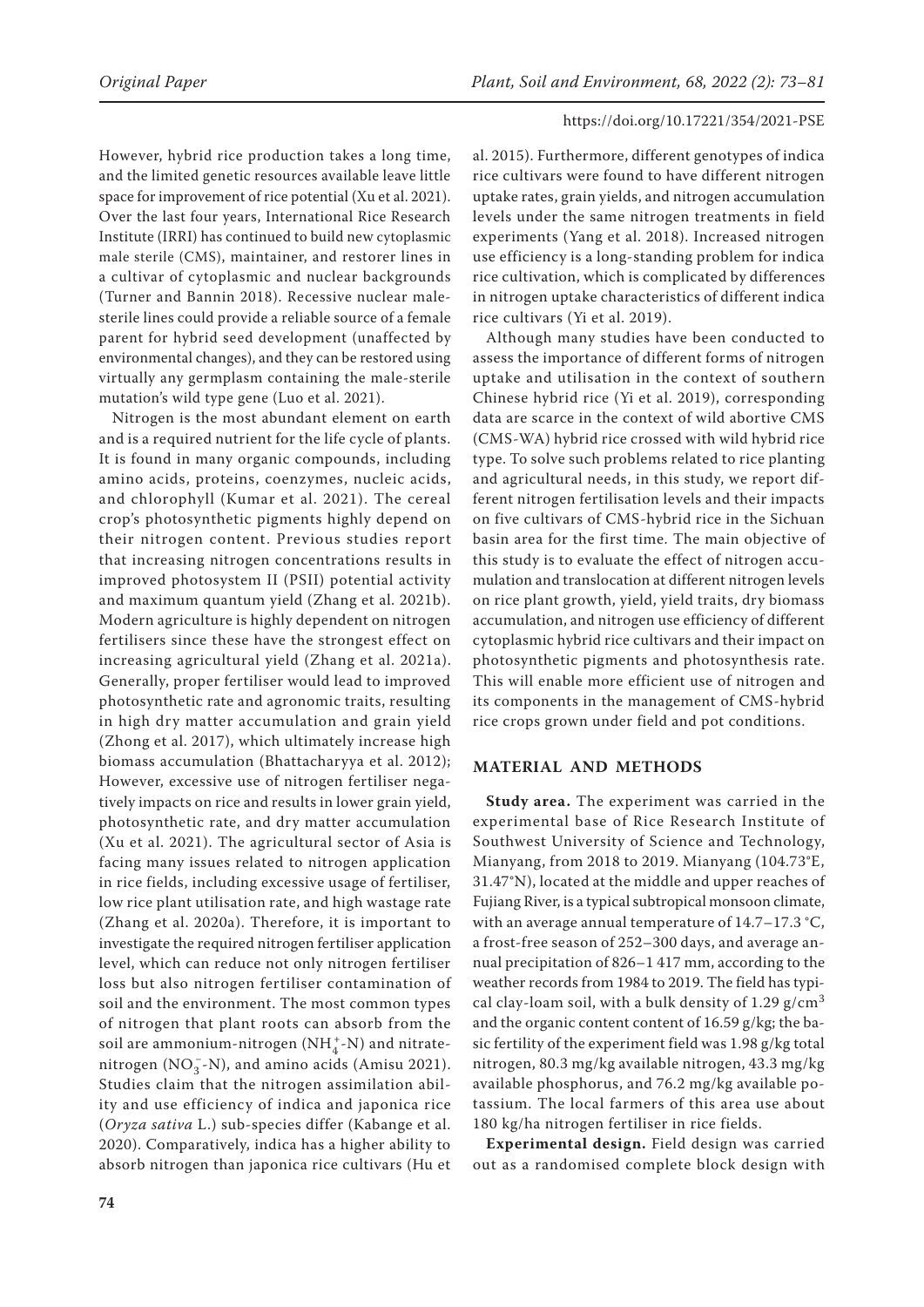five different CMS hybrid rice cultivars: J803A × Chenghui 727, W803A × Chenghui 727, K803A × Chenghui 727, G803A  $\times$  Chenghui 727, and Y803A  $\times$ Chenghui 727, referred to as JW, W, K, G, and Y, respectively. These 5 hybrid rice were the same in the nuclear but different in CMS. The experimental design comprised four nitrogen levels: N0, N1, N2, and N3; the nitrogen application rates were 0, 90, 180, and 270 kg N/ha, respectively. Rice seeds were cultivated from March to September 2018, 2019. The test plot was 7-m long and 7-m wide, and the planting area of each plot was 3.5 m  $\times$  7 m, where 20 rows were planted, with 20 plants in each row and a planting size of 33.3 cm  $\times$  16.7 cm. There were three replications for each nitrogen fertiliser treatment. 20 plots were used for all treatments, and each plot was separated by a cement ridge 5-cm high and 30-cm thick to prevent the fertiliser from running water. Nitrogen (N), phosphorous (P), and potassium (K) applied for each plot were the same with different treatments of N, 38.7 kg P/ha and 99.6 kg K/ha, respectively. Nitrogen fertiliser (urea) was applied as the base (13), tiller (29), and panicle fertiliser (51) in the ratio of 5:3:2; potassium fertiliser (potassium chloride) was applied as the base (13) and panicle fertiliser  $(51)$  in the ratio of 1:1; phosphorus fertiliser (calcium superphosphate) was applied as base fertiliser (13) along with soil tillage before transplanting rice.

#### **Samples and measurement**

**Sample collection.** Fresh plant samples of all treatments were collected for morphological measurements. Three rice plants were randomly selected from five sampling points at the full heading (59) and maturity (89) stages per year. For dry weight analysis, samples dried at 105 °C for 30 min was mainly used for electrothermal de-enzyming, and then dried at 80 °C. The dry straw was divided into three parts: stalk, leave, and panicle.

**Measurements of plant yield traits.** Total 100 plants were collected from each plot for the measurements of yield and yield components, such as 1 000-grain weight, grain number per panicle, and productive tillers were calculated. The seed setting rate was measured by manually separating filled and unfilled grains of the panicle. To determine the grain yield per plant, a single plant's filled grains were collected and dried at 50 °C. For the 1 000-grain weight measurements, filled grains were chosen at random.

## **Measurements of plant nitrogen content**

|                                                        | Agronomic efficiency, AE (kg grain/kg) =<br>grain yield in nitrogen<br>grain yield in nitrogen<br>blank area<br>application area |               |  |  |  |  |  |  |
|--------------------------------------------------------|----------------------------------------------------------------------------------------------------------------------------------|---------------|--|--|--|--|--|--|
| nitrogen application amount                            |                                                                                                                                  |               |  |  |  |  |  |  |
| Recovery efficiency, $RE(%) =$                         |                                                                                                                                  |               |  |  |  |  |  |  |
| nitrogen uptake by plants in nitrogen uptake by plants |                                                                                                                                  |               |  |  |  |  |  |  |
|                                                        | nitrogen application area <sup>-</sup> in nitrogen blank area                                                                    | $\times$ 100% |  |  |  |  |  |  |
| nitrogen application amount                            |                                                                                                                                  |               |  |  |  |  |  |  |
| Physiological efficiency, PE (kg grain/kg) =           |                                                                                                                                  |               |  |  |  |  |  |  |
|                                                        | grain yield in nitrogen<br>grain yield in nitrogen                                                                               |               |  |  |  |  |  |  |
|                                                        | blank area<br>application area                                                                                                   | $\times$ 100% |  |  |  |  |  |  |
|                                                        | nitrogen uptake by plants in<br>nitrogen uptake by plants                                                                        |               |  |  |  |  |  |  |

nitrogen application area <sup>-</sup> in nitrogen blank area

**Determination of chlorophyll content.** Chlorophyll *a* and *b* content was determined by the Lichtenthaler and Wellburn (1983) method, using plants of 10 and 30 days after rice heading, three leaves (basal, central, and top) from each plant (3 replicate) cut at the basal part of the petioles, collected, labelled and placed in polyethylene zip-lock bags. Then placed on ice and kept in the dark while transported to the laboratory for processing. Collected leaves were blended with a homogeniser, placed in a 25 mL glass vial then 100 mg leaves homogenate added with 10 mL of 95.5% acetone. The glass vials were sealed with parafilm to prevent evaporation then stored at 4 °C for 48 h. The chl *a* and chl *b* concentrations were measured using an ultravioletvisible (UV-Vis) spectrophotometer (Alpha-1506, Lab-Spectrum Instruments Co., Ltd., China) at 646 nm and 663 nm wavelengths and calculations were done as follows:

> Chl *a* = 12.21A663 – 2.81A646 Chl *b* = 20.13A646 – 5.03A663

where: Chl *a* – chlorophyll *a*; Chl *b* – chlorophyll *b*; A646 and A663 – absorbance values of the extraction solution at wavelengths of 646 nm and 663 nm, respectively.

**Determination of chlorophyll fluorescence.** The  $FM/S<sup>2</sup>$  instrument was used for the measurement of chlorophyll fluorescence. After 30 days of rice heading, three leaves (basal, central, and top) from each plant (3 replicate) were selected for the measurement of each cultivar and treatment. First, dark treatment was carried out on the leaves for 20 min, and then following parameters were measured:  $F_v/F_m$ (the maximum photochemical quantum yield of PSII),  $F_a$  (fixed fluorescence, is the reaction of PSII; the fluorescence yield when the centre is completely open), and  $F_m$  (the maximum fluorescence yield when the PSII reaction centre is completely closed).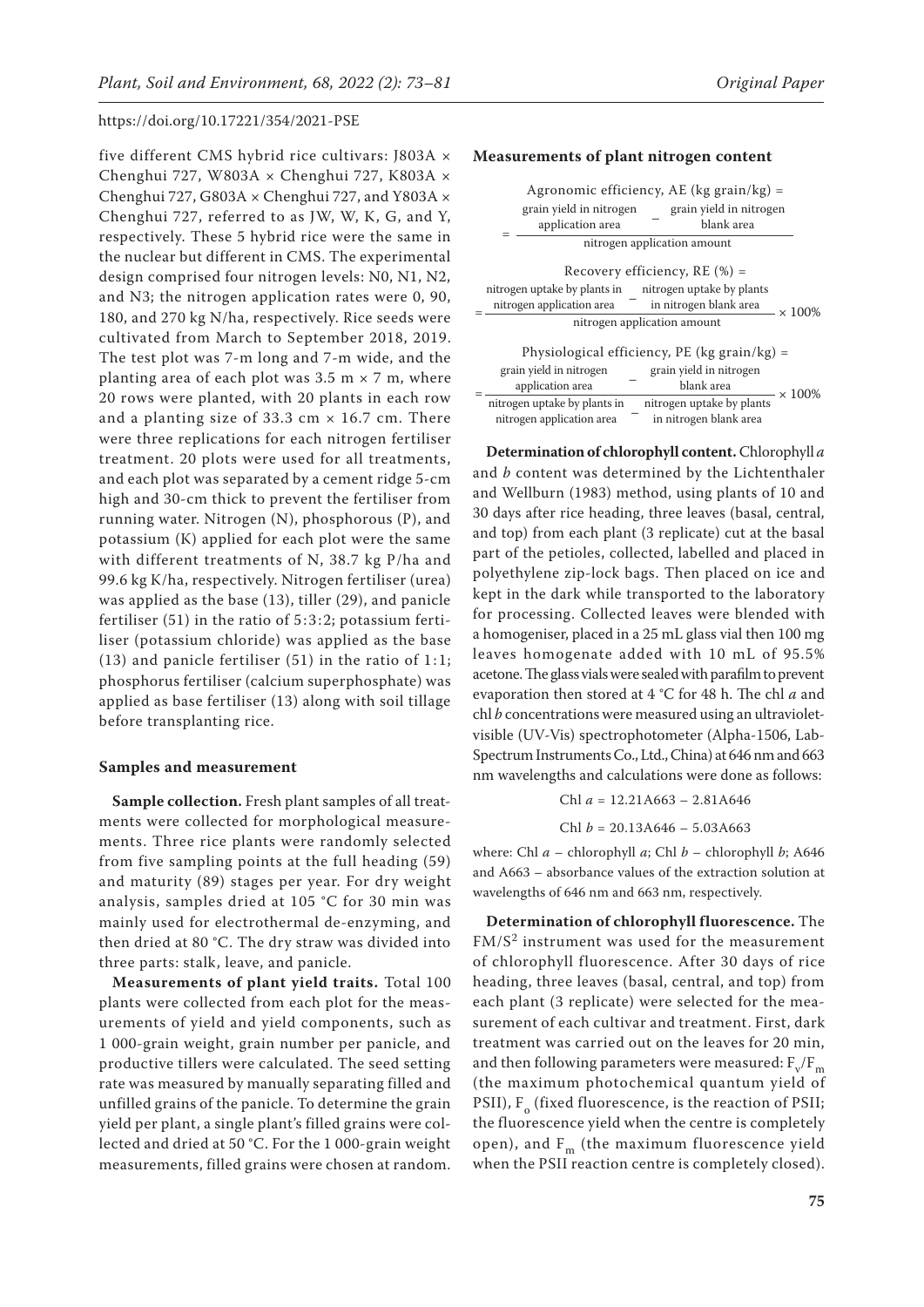**Statistical analysis.** Statistical analysis was performed to check the homogeneity of the variances, and the data were analysed using the analysis of variance (SPSS 16.0). Differences among treatment means were determined using the least significant difference (*LSD*) at the 0.05 and 0.01 probability levels. Microsoft Excel 2016 (Redmond, USA) was employed for data processing and graphics.

# **RESULTS**

**Yield and its components under different nitrogen levels.** The response of different cytoplasmic sources to nitrogen fertiliser input was significantly different (Table 1), and the analysis of the coefficient of variation at each level showed that the cytoplasmic effect varied the most under low nitrogen treatment. Based on the two-year data, under the low

nitrogen (N1) level, the yield of the JW cytoplasmic combination was relatively high. The yield of the JW cytoplasmic combination increased by 10.8% (2018), 6.2% (2019) compared lowest yield found in Y-type (2018) and G-type (2019). Under the high nitrogen (N3) condition, the yield of the JW-type cytoplasmic combination was higher than that of other cytoplasmic combinations, by 7.1% (2018) and 7% (2019), respectively. To clarify the difference in response of cytoplasm to different nitrogen fertiliser levels in terms of yield traits, the differences in yield traits among cytoplasm were compared under different nitrogen fertiliser levels (Table 1). At low nitrogen (N1) conditions, the W cytoplasmic combination showed a higher 1 000-grain weight for two consecutive years, which was 3.4% higher than other cytoplasmic combinations. Under high nitrogen (N3) level, W-type cytoplasm had a significant

Table 1. Grain yield, 1 000-grain weight, grains per panicle, and productive tillers of five cytoplasmic male sterile (CMS) hybrid rice grown in 2018 and 2019

|           | 2018               |                     |                       |                     | 2019                 |                       |                       |                            |
|-----------|--------------------|---------------------|-----------------------|---------------------|----------------------|-----------------------|-----------------------|----------------------------|
| Treatment | yield<br>(t/ha)    | <b>TGW</b><br>(g)   | GP<br>(grain/panicle) | PT<br>$(x 10^3/ha)$ | yield<br>(t/ha)      | <b>TGW</b><br>(g)     | GP<br>(grain/panicle) | <b>PT</b><br>$(x 10^3/ha)$ |
| $NO-JW$   | 7.66 <sup>a</sup>  | 28.77 <sup>b</sup>  | 157.78 <sup>c</sup>   | $1327^b$            | 7.21 <sup>a</sup>    | $29.28^{b}$           | 181.07 <sup>a</sup>   | 1020 <sup>b</sup>          |
| $N0-W$    | 6.99 <sup>b</sup>  | $28.42^{b}$         | $153.22^c$            | 1 332 <sup>b</sup>  | 6.89 <sup>b</sup>    | $29.92^{ab}$          | 167.88 <sup>b</sup>   | $1080$ <sup>ab</sup>       |
| $N0-G$    | 7.39 <sup>ab</sup> | $28.74^{b}$         | 173.82 <sup>b</sup>   | 1 332 <sup>b</sup>  | 6.52 <sup>c</sup>    | $29.64^{ab}$          | 169.67 <sup>b</sup>   | 984 <sup>c</sup>           |
| $N0-K$    | 7.48 <sup>ab</sup> | 28.59 <sup>b</sup>  | $174.85^{b}$          | $1354^a$            | 6.97 <sup>b</sup>    | 29.07 <sup>b</sup>    | 158.48 <sup>c</sup>   | 1116 <sup>a</sup>          |
| $N0-Y$    | $7.55^{\rm a}$     | 30.02 <sup>a</sup>  | 182.94 <sup>a</sup>   | 1 342 <sup>ab</sup> | 7.07 <sup>ab</sup>   | 30.31 <sup>a</sup>    | $179.56^{\rm a}$      | 1 080ab                    |
| $N1-JW$   | 8.91 <sup>a</sup>  | 29.73 <sup>b</sup>  | 164.49 <sup>b</sup>   | $1716^a$            | 9.02 <sup>a</sup>    | $31.24^{b}$           | $150.26^{\circ}$      | $1608$ <sup>ab</sup>       |
| $N1-W$    | 8.66 <sup>b</sup>  | 30.76 <sup>a</sup>  | $157.50^{\circ}$      | $1656^{\rm b}$      | 8.76 <sup>b</sup>    | $32.35^{\rm a}$       | $159.64^{b}$          | $1704^a$                   |
| $N1-G$    | 8.08 <sup>c</sup>  | $30.23^{ab}$        | 171.63 <sup>a</sup>   | $1716^a$            | 8.46 <sup>c</sup>    | $31.69$ <sup>ab</sup> | $151.82^c$            | 1.440 $^{cd}$              |
| $N1-K$    | 8.57 <sup>b</sup>  | $30.42^{ab}$        | 173.37 <sup>a</sup>   | 1.620c              | 8.94 <sup>ab</sup>   | 31.81 <sup>ab</sup>   | $166.58^{b}$          | $1.512$ bc                 |
| $N1-Y$    | 7.94 <sup>c</sup>  | 29.71 <sup>b</sup>  | 175.70 <sup>a</sup>   | $1656^{\rm b}$      | 8.74 <sup>b</sup>    | 31.48 <sup>b</sup>    | 174.16 <sup>a</sup>   | 1.332 <sup>d</sup>         |
| $N2$ -JW  | 10.01 <sup>a</sup> | $30.05^{b}$         | $169.75^{b}$          | $1752^a$            | $9.84^{ab}$          | 32.16 <sup>a</sup>    | $166.75^{b}$          | 1.464 <sup>b</sup>         |
| $N2-W$    | 9.19 <sup>b</sup>  | 30.38 <sup>ab</sup> | 171.63 <sup>b</sup>   | $1680^{b}$          | $9.64^{b}$           | 32.29 <sup>a</sup>    | $170.12^{ab}$         | 1.500 <sup>c</sup>         |
| $N2-G$    | 9.26 <sup>b</sup>  | 30.92 <sup>a</sup>  | 184.30 <sup>a</sup>   | 1632 <sup>c</sup>   | 9.34 <sup>c</sup>    | $30.88^{b}$           | $164.85^{b}$          | 1680 <sup>a</sup>          |
| $N2-K$    | 9.06 <sup>c</sup>  | 30.6 <sup>ab</sup>  | 183.06 <sup>a</sup>   | $1680^{b}$          | 10.18 <sup>a</sup>   | 31.73 <sup>ab</sup>   | $172.35^{ab}$         | 1 632ab                    |
| $N2-Y$    | 9.00 <sup>c</sup>  | 29.92 <sup>b</sup>  | $182.30^a$            | 1692 <sup>b</sup>   | $9.96^{ab}$          | 31.78 <sup>ab</sup>   | $177.12^a$            | 1 584bc                    |
| $N3$ -JW  | 10.03 <sup>a</sup> | 29.68 <sup>a</sup>  | $165.12^c$            | 1884 <sup>a</sup>   | 10.10 <sup>a</sup>   | $30.43^{b}$           | 166.01 <sup>b</sup>   | 1.620 <sup>a</sup>         |
| $N3-W$    | 9.31 <sup>c</sup>  | 29.72 <sup>a</sup>  | $173.52^{b}$          | 1848 <sup>b</sup>   | 9.57 <sup>b</sup>    | 31.91 <sup>a</sup>    | 168.89 <sup>b</sup>   | 1 716 <sup>a</sup>         |
| $N3-G$    | 9.32 <sup>c</sup>  | 29.56 <sup>a</sup>  | 167.29 <sup>c</sup>   | 1800 <sup>c</sup>   | 9.39 <sup>b</sup>    | $31.69$ <sup>ab</sup> | $167.54^{b}$          | $1596^{\rm b}$             |
| $N3-K$    | 9.79 <sup>b</sup>  | 29.67 <sup>a</sup>  | 177.94 <sup>ab</sup>  | 1812 <sup>c</sup>   | 10.05 <sup>a</sup>   | 30.79 <sup>b</sup>    | 168.39 <sup>b</sup>   | $1.620^{ab}$               |
| $N3-Y$    | 9.35 <sup>c</sup>  | 28.69 <sup>b</sup>  | $182.34^a$            | 1752 <sup>d</sup>   | $9.89$ <sup>ab</sup> | 31.93 <sup>a</sup>    | $173.64^{\rm a}$      | 1692 <sup>a</sup>          |

TGW – 1 000 grain geight; GP – grains per panicle; PT – productive tillers; N0 – 0, N1 – 90, N2 – 180, N3 – 270 kg N/ha; JW – J803A × Chenghui 727; W – W803A × Chenghui 727; K – K803A × Chenghui 727; G – G803A × Chenghui  $727$ ; Y – Y803A  $\times$  Chenghui 727. Within the same column, cultivar, and year, means not sharing a letter were significantly different at the *P* = 0.05 probability level according to the Tukey *LSD* (least significant difference) test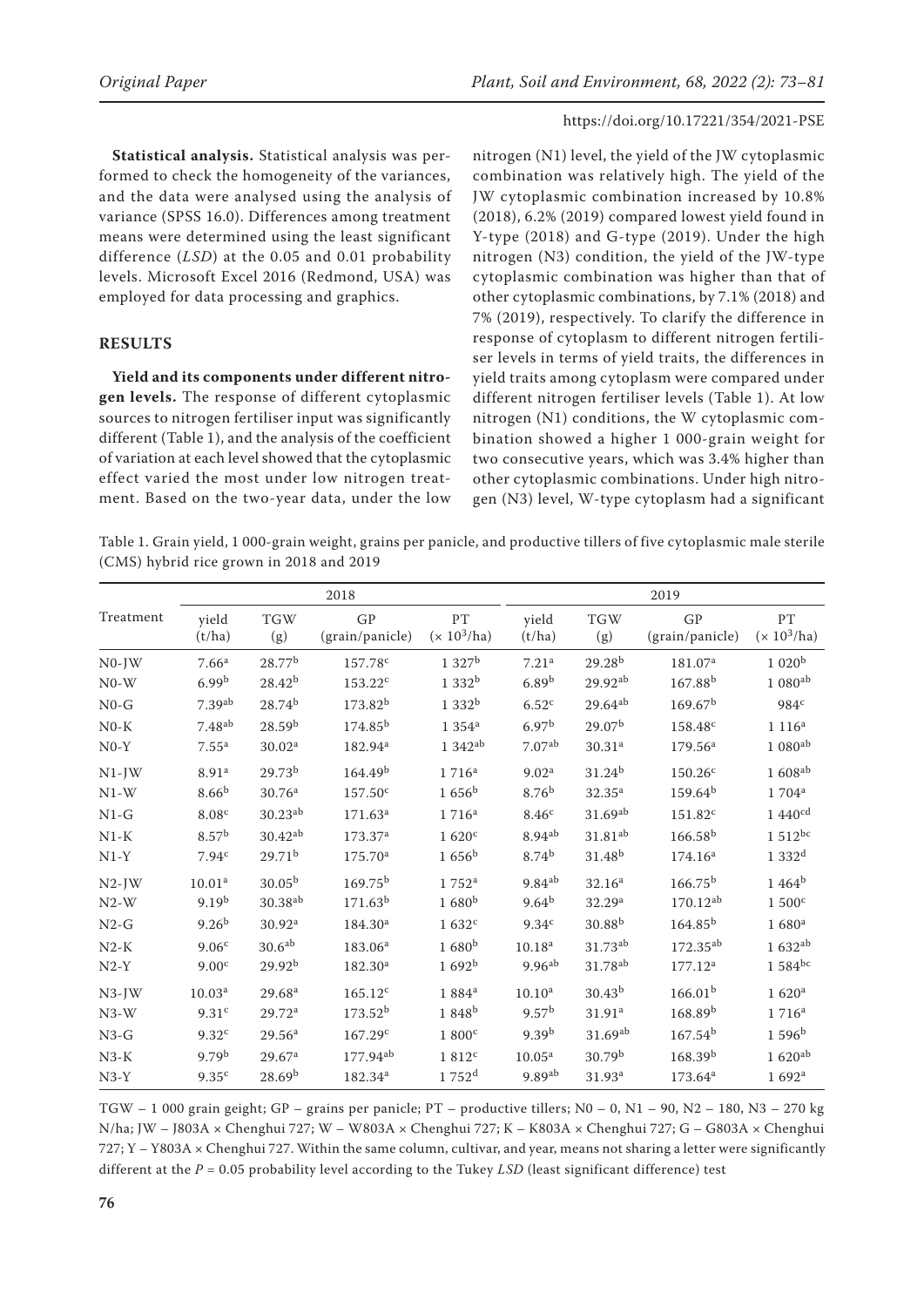increase of 3.4% as compared with other cytoplasmic combinations.

Under different nitrogen treatment levels, the yield of the JW-type cytoplasmic combination was at a higher level, and when treated with low nitrogen, the advantages were more significant. Under high nitrogen treatment, the yield of JW-type cytoplasmic rice was also at a higher level.

**Differences in dry matter accumulation and distribution of vegetative organs.** There were significant differences in the accumulation and distribution of dry matter in different cytoplasmic plants at different stages of rice growth (Figure 1). In 2018, when the JW-type cytoplasm was treated with low nitrogen (N1), dry matter accumulation in the stalk, leaf and panicle at the full heading increased by 11.7% compared with other cytoplasmic combinations. In 2019, similar to the full heading, dry matter accumulation in the stalk, leaf and panicle of the W-type increased as compared with other cytoplasmic combinations. In 2018, when treated with high nitrogen (N3), the dry matter accumulation in the stalk, leaf and panicle of Y and K-types cytoplasm at the full heading increased significantly as compared with others. In 2019, similar to the full heading, dry

matter accumulation in the stalk, leaf and panicle of the JW-type increased significantly as compared with other cytoplasmic combinations. The results showed that under low nitrogen treatment, the dry matter accumulation of JW cytoplasmic rice was higher during different growth and development stages. JW and K-types were processed under high nitrogen (N3) conditions, in which it is easy to obtain higher dry matter accumulation to achieve a higher yield.

At the maturity stage, the dry matter of rice plants accumulated mostly in the stalk. After the full heading stage, till the maturity stage, the dry matter mainly accumulated in the leaf, and the proportion increased significantly. In 2018, under the low nitrogen (N1) treatment, the accumulation of dry matter in the stalk, leaf and panicle of JW cytoplasm at the maturity stage was 18.5% higher than that of other types, similar results were obtained in 2019. In 2018, under high nitrogen (N3) treatment, the accumulation of dry matter in the stalk, leaf and panicle of K-type cytoplasm at the maturity stage increased by 15.5% compared with another cytoplasm. In 2019, similar to the maturity stage, dry matter accumulation in the stalk, leaf and panicle of the Y and JW-types increased, but K-type cytoplasmic was at a relatively low level due to environmental factors.



Figure 1. Effects of different nitrogen fertiliser treatments on the accumulation and distribution of different cytoplasmic rice combinations (2018, 2019). (A) and (B) showed full heading stage (59) of 2018–2019, while (C) and (D) showed maturity stage (89) 2018–2019. Error bars indicate standard errors of the replicates (*n* = 3). N0 – 0, N1 – 90, N2 – 180, N3 – 270 kg N/ha; JW – J803A × Chenghui 727; W – W803A × Chenghui 727; K – K803A × Chenghui 727; G – G803A × Chenghui 727; Y – Y803A × Chenghui 727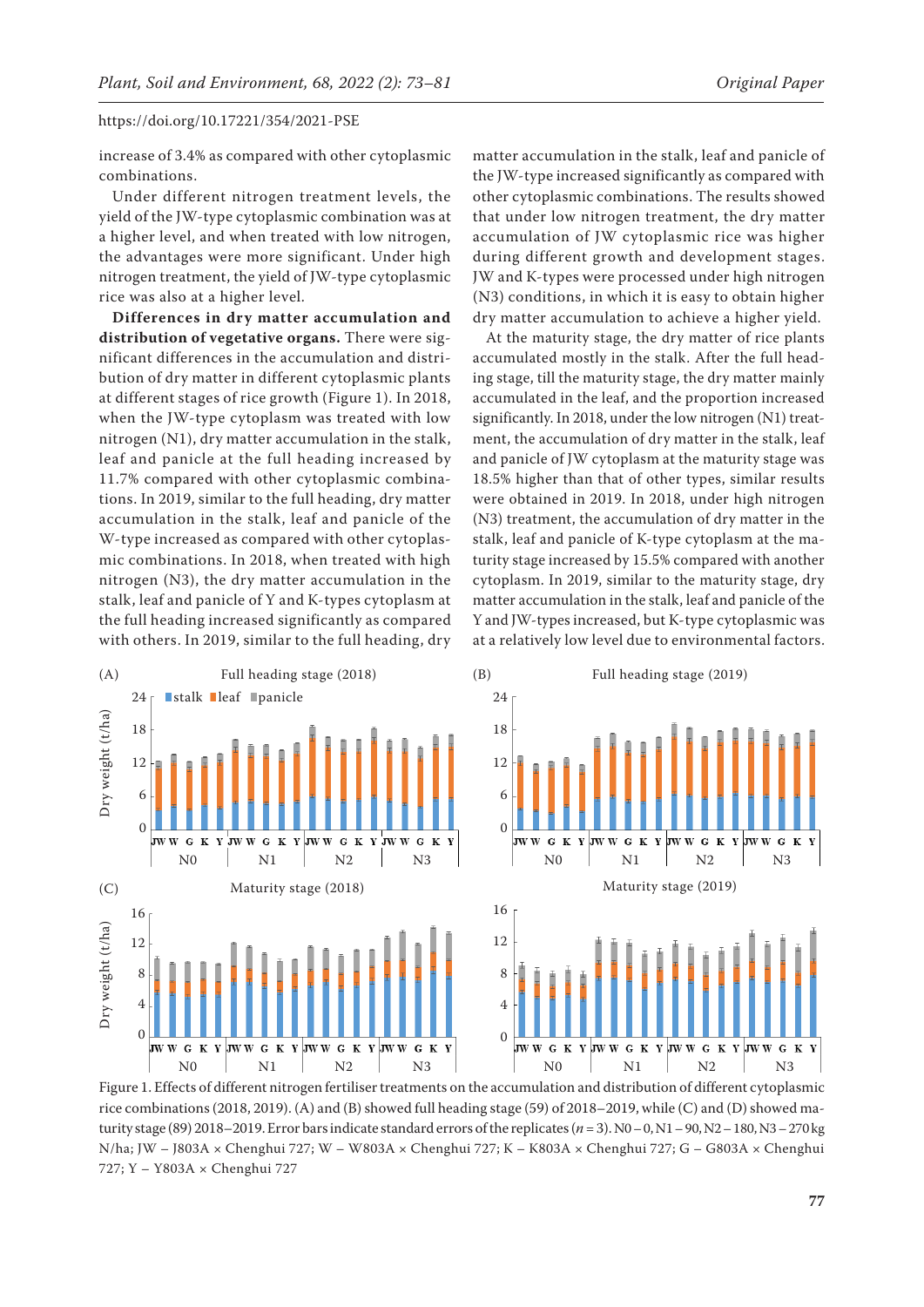**Nitrogen use efficiency.** Significant differences were observed in the cytoplasm of hybrid rice's nitrogen absorption, utilisation, and transport efficiency under different nitrogen fertiliser levels (Table 2). The results showed that under the condition of low nitrogen (N1), these indicators of G-type cytoplasmic rice were all higher than that of others. From the normal nitrogen (N2) treatment to the high nitrogen (N3) treatment, these indicators showed a decreasing trend. Under the condition of high nitrogen (N3), the K-type cytoplasmic nitrogen utilisation efficiency indexes indicated higher tolerance to high nitrogen. Compared with other cytoplasmic combinations, the agronomic and physiological utilisation rate of nitrogen fertiliser of K-type cytoplasm increased by 13%, and 2.9%, respectively. Comprehensive analysis showed that under low nitrogen levels, the absorption and utilisation of G-type nitrogen were relatively

high. With the increase of nitrogen fertiliser application, compared with other cytoplasmic combinations, K-type cytoplasmic rice displayed relatively high values for nitrogen absorption, transport, and utilisation indicators.

**Response of chlorophyll** *a* **and** *b* **content to different nitrogen treatments.** Chlorophyll is the main pigment for the photosynthesis of plants. Therefore, the quantitative analysis of chlorophyll is extremely important. Table 3 shows that under the nitrogen fertiliser treatment, there are certain differences in the chlorophyll *a* and *b* content between the different cytoplasm. It is also one of the important reasons for the difference in the yield of each cytoplasmic combination. Under low nitrogen (N1) conditions, the JW-type cytoplasm showed the maximum chlorophyll *a* and *b* content. Compared with other cytoplasmic combinations, the chlo-

Table 2. The response of sterile cytoplasm to nitrogen fertiliser in nitrogen absorption and utilisation

|          |                               | 2018                                                 |                    |                               | 2019                                                 |                       |
|----------|-------------------------------|------------------------------------------------------|--------------------|-------------------------------|------------------------------------------------------|-----------------------|
|          | agronomic<br>utilisation of N | N absorption and N physiological<br>utilisation rate | utilisation rate   | agronomic<br>utilisation of N | N absorption and N physiological<br>utilisation rate | utilisation rate      |
|          |                               |                                                      | (kg grain/kg $N$ ) |                               |                                                      |                       |
| $N0-JW$  |                               |                                                      |                    |                               |                                                      |                       |
| $N0-W$   |                               |                                                      |                    |                               |                                                      |                       |
| $N0-G$   |                               |                                                      |                    |                               |                                                      |                       |
| $N0-K$   |                               |                                                      |                    |                               |                                                      |                       |
| $N0-Y$   |                               |                                                      |                    |                               |                                                      |                       |
| $N1-JW$  | $13.64^{b}$                   | 20.05 <sup>a</sup>                                   | 58.00ab            | $19.19^{bc}$                  | 37.52 <sup>c</sup>                                   | 51.12 <sup>a</sup>    |
| $N1-W$   | 18.61 <sup>a</sup>            | 12.02 <sup>b</sup>                                   | 55.63 <sup>b</sup> | $20.77^{ab}$                  | 47.92 <sup>a</sup>                                   | 43.33c                |
| $N1-G$   | 7.75 <sup>c</sup>             | 8.53c                                                | 60.46 <sup>a</sup> | 15.91 <sup>d</sup>            | 49.52 <sup>a</sup>                                   | 52.11 <sup>a</sup>    |
| $N1-K$   | 12.11 <sup>b</sup>            | 21.50 <sup>a</sup>                                   | $56.41^{b}$        | 22.77 <sup>a</sup>            | 39.66 <sup>b</sup>                                   | $50.39$ <sup>ab</sup> |
| $N1-Y$   | 4.31 <sup>d</sup>             | 12.62 <sup>b</sup>                                   | 34.14c             | 18.55c                        | $38.3^{bc}$                                          | 48.49 <sup>b</sup>    |
| $N2-JW$  | 13.84 <sup>a</sup>            | 38.79 <sup>a</sup>                                   | 35.70 <sup>c</sup> | 14.59 <sup>c</sup>            | 33.61c                                               | $43.41^{b}$           |
| $N2-W$   | 12.26 <sup>b</sup>            | 19.94 <sup>b</sup>                                   | 61.54 <sup>a</sup> | $15.32^{bc}$                  | $37.83^{b}$                                          | 40.51 <sup>b</sup>    |
| $N2-G$   | $10.42^c$                     | 17.27c                                               | 60.39a             | $15.63$ bc                    | 31.09 <sup>d</sup>                                   | 50.27 <sup>a</sup>    |
| $N2-K$   | 8.77 <sup>d</sup>             | 15.65 <sup>d</sup>                                   | $56.06^{ab}$       | 17.84 <sup>a</sup>            | 33.58 <sup>c</sup>                                   | 53.12 <sup>a</sup>    |
| $N2-Y$   | 8.04 <sup>d</sup>             | 15.84 <sup>d</sup>                                   | 50.74 <sup>b</sup> | 16.07 <sup>b</sup>            | 39.17 <sup>a</sup>                                   | 41.05 <sup>b</sup>    |
| $N3$ -JW | 8.75 <sup>a</sup>             | 26.80 <sup>a</sup>                                   | 32.64 <sup>c</sup> | $10.71^{ab}$                  | $20.25^{b}$                                          | 52.94 <sup>a</sup>    |
| $N3-W$   | 8.62 <sup>a</sup>             | 25.49 <sup>b</sup>                                   | 33.80 <sup>c</sup> | 9.93 <sup>b</sup>             | 19.27c                                               | 51.52 <sup>a</sup>    |
| $N3-G$   | 7.17 <sup>b</sup>             | $13.56^e$                                            | $52.85^{a}$        | 10.60 <sup>ab</sup>           | 20.40 <sup>b</sup>                                   | 51.99 <sup>a</sup>    |
| $N3-K$   | 8.55 <sup>a</sup>             | 21.70 <sup>c</sup>                                   | 39.39 <sup>b</sup> | $11.42^a$                     | 21.52 <sup>a</sup>                                   | 53.10 <sup>a</sup>    |
| $N3-Y$   | 6.66 <sup>b</sup>             | 18.67 <sup>d</sup>                                   | 35.69bc            | 10.46 <sup>b</sup>            | 20.11 <sup>b</sup>                                   | 52.01 <sup>a</sup>    |

Within the same column, cultivar, and year, means not sharing a letter were significantly different at the  $P = 0.05$  probability level according to the Tukey *LSD* (least significant difference) test. N0 – 0, N1 – 90, N2 – 180, N3 – 270 kg N/ha; JW – J803A × Chenghui 727; W – W803A × Chenghui 727; K – K803A × Chenghui 727; G – G803A × Chenghui 727; Y – Y803A × Chenghui 727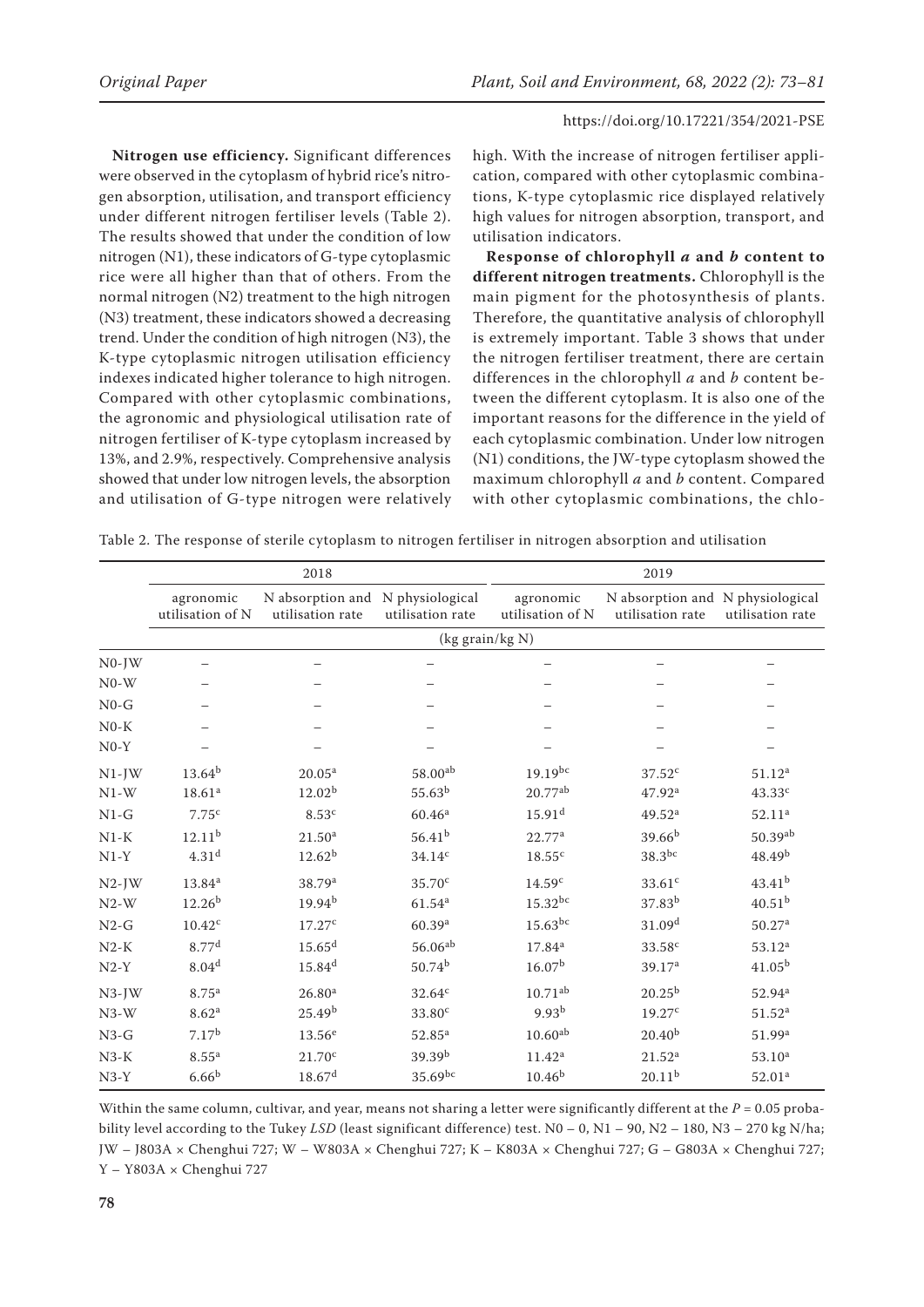|                | Cultivar  | 2018                         |                               | 2019                          |                              |  |
|----------------|-----------|------------------------------|-------------------------------|-------------------------------|------------------------------|--|
| Treatment      |           | Chl $a$                      | Chl b                         | Chl $a$                       | Chl b                        |  |
|                | JW        | $2.56 \pm 0.08^a$            | $0.79 \pm 0.09^{\text{a}}$    | $2.58\,\pm\,0.02^{\rm a}$     | $1.07\pm0.08^{\rm a}$        |  |
|                | W         | $2.46 \pm 0.05^{ab}$         | $0.68 \pm 0.02^a$             | $2.53 \pm 0.05^{ab}$          | $0.87 \pm 0.07^b$            |  |
| N <sub>0</sub> | G         | $2.16 \pm 0.05$ <sup>c</sup> | $0.48 \pm 0.01^b$             | $2.38 \pm 0.08^{\rm b}$       | $0.82\pm0.04^{\rm c}$        |  |
|                | K         | $2.56 \pm 0.05^a$            | $0.78 \pm 0.09^{\rm a}$       | $2.61\pm0.07^{\rm a}$         | $0.88\pm0.08^{\rm b}$        |  |
|                | Y         | $2.36 \pm 0.04^b$            | $0.68 \pm 0.01^a$             | $2.42 \pm 0.04^b$             | $0.87 \pm 0.08^{\rm b}$      |  |
|                | JW        | $2.76 \pm 0.04^a$            | $0.79 \pm 0.03^a$             | $2.79 \pm 0.08^a$             | $1.00 \pm 0.05^a$            |  |
|                | W         | $2.48 \pm 0.08^b$            | $0.70 \pm 0.09$ <sup>ab</sup> | $2.48 \pm 0.07^b$             | $0.80 \pm 0.04$ <sup>c</sup> |  |
| N1             | G         | $2.24 \pm 0.05^{\circ}$      | $0.59 \pm 0.07^{\rm b}$       | $2.37 \pm 0.06^{\rm b}$       | $0.71 \pm 0.05$ <sup>d</sup> |  |
|                | K         | $2.57 \pm 0.09^{\rm b}$      | $0.70 \pm 0.01$ <sup>ab</sup> | $2.69 \pm 0.06^a$             | $0.87 \pm 0.05^{\rm b}$      |  |
|                | Y         | $2.47 \pm 0.07^b$            | $0.69 \pm 0.02^{ab}$          | $2.37 \pm 0.05^{\rm b}$       | $0.80 \pm 0.08$ <sup>c</sup> |  |
|                | JW        | $2.86 \pm 0.05^{\text{a}}$   | $1.18\pm0.06^{\rm a}$         | $2.93 \pm 0.06^a$             | $1.38 \pm 0.06^a$            |  |
|                | W         | $2.36 \pm 0.09^b$            | $0.88 \pm 0.06^{bc}$          | $2.68 \pm 0.05^{\rm b}$       | $1.15 \pm 0.04^b$            |  |
| N <sub>2</sub> | G         | $2.26 \pm 0.09^b$            | $0.79\pm0.08^{\rm c}$         | $2.49 \pm 0.08$ <sup>c</sup>  | $0.89 \pm 0.04$ <sup>d</sup> |  |
|                | ${\bf K}$ | $2.76 \pm 0.07^a$            | $0.99 \pm 0.03^b$             | $2.68 \pm 0.05^{\rm b}$       | $0.96 \pm 0.07$ <sup>c</sup> |  |
|                | Y         | $2.36 \pm 0.03^b$            | $0.89 \pm 0.07$ <sup>bc</sup> | $2.55 \pm 0.07$ <sup>bc</sup> | $0.90 \pm 0.08$ <sup>d</sup> |  |
|                | JW        | $2.80 \pm 0.07$ <sup>a</sup> | $1.09 \pm 0.02^a$             | $2.87 \pm 0.08^a$             | $1.32 \pm 0.06^a$            |  |
|                | W         | $2.64 \pm 0.02^b$            | $0.89 \pm 0.06^b$             | $2.78 \pm 0.06^a$             | $0.88 \pm 0.05$ <sup>c</sup> |  |
| N <sub>3</sub> | G         | $2.36 \pm 0.02$ <sup>c</sup> | $0.69 \pm 0.07^c$             | $2.40 \pm 0.09^b$             | $0.85 \pm 0.05$ <sup>c</sup> |  |
|                | ${\bf K}$ | $2.71 \pm 0.02^{ab}$         | $1.18\pm0.06^{\rm a}$         | $2.86\pm0.04^{\rm a}$         | $1.25 \pm 0.08^{\rm b}$      |  |
|                | Υ         | $2.36 \pm 0.04$ <sup>c</sup> | $0.78 \pm 0.05^{\rm bc}$      | $2.43 \pm 0.03^b$             | $0.86 \pm 0.08$ <sup>c</sup> |  |

Table 3. The response of chlorophyll *a* and *b* towards nitrogen different treatments of five cytoplasmic male sterile (CMS) hybrid rice grown in the years 2018 and 2019

Chl *a* – chlorophyll *a*; Chl *b* – chlorophyll *b*. All values represent mean ± standard deviation (*n* = 3) within the same column, cultivar, and year, means not sharing a letter were significantly different at the *P* = 0.05 probability level according to Tukey *LSD* (least significant difference) test. JW - J803A × Chenghui 727; W - W803A × Chenghui 727; K – K803A × Chenghui 727; G – G803A × Chenghui 727; Y – Y803A × Chenghui 727

rophyll *a* and chlorophyll *b* of the JW cytoplasm increased by 16.3% and 35.6%, respectively, under high nitrogen (N3) conditions.

The maximum quantum yield of PSII  $(F_v/F_m)$ . In both years, the different nitrogen levels had a significant effect on the dynamics of the  $F_v/F_m$ . Figure 2 shows that the CMS cultivars displayed differences in all treatments. In 2018, JW and G-type CMS showed the highest  $F_v/F_m$  values in N1 treatment, which were, respectively, 10.7% and 19% higher than in the N0 application. In 2019, the overall mean of all treatments was higher than in 2018. JW and K type collectively showed higher  $F_v/F_m$  values in N3 treatments, which were, respectively, 22.6% and 25% higher than in N0 treatment. The  $\rm F_v/F_m$  values of the different CMS cultivars were significantly different in two years, and the interaction effects between the nitrogen levels and cultivars were also significant.

### **DISCUSSION**

According to Lin et al. (2020), hybrid progenies have better growth characteristics than parental lines. In this study, both year's outcomes in different nitrogen treatments were different, with higher values obtained in 2019. During both years, the yield of the JW cytoplasmic combination was relatively high under low nitrogen (N1) levels; the yield of the JW cytoplasmic combination increased by 10.8% (2018) and 6.2% (2019) as compared to other cytoplasmic combinations. The findings suggest that different CMS hybrids respond differently to low and high nitrogen treatments. JW combination favoured N1 level nitrogen and produced a higher yield than other CMS hybrids. The results are consistent with observations made by Chen et al. (2020), who found that nitrogen fertilisation affected positively and yield increased from 5.9 to 9.0 t/ha. Similarly, the find-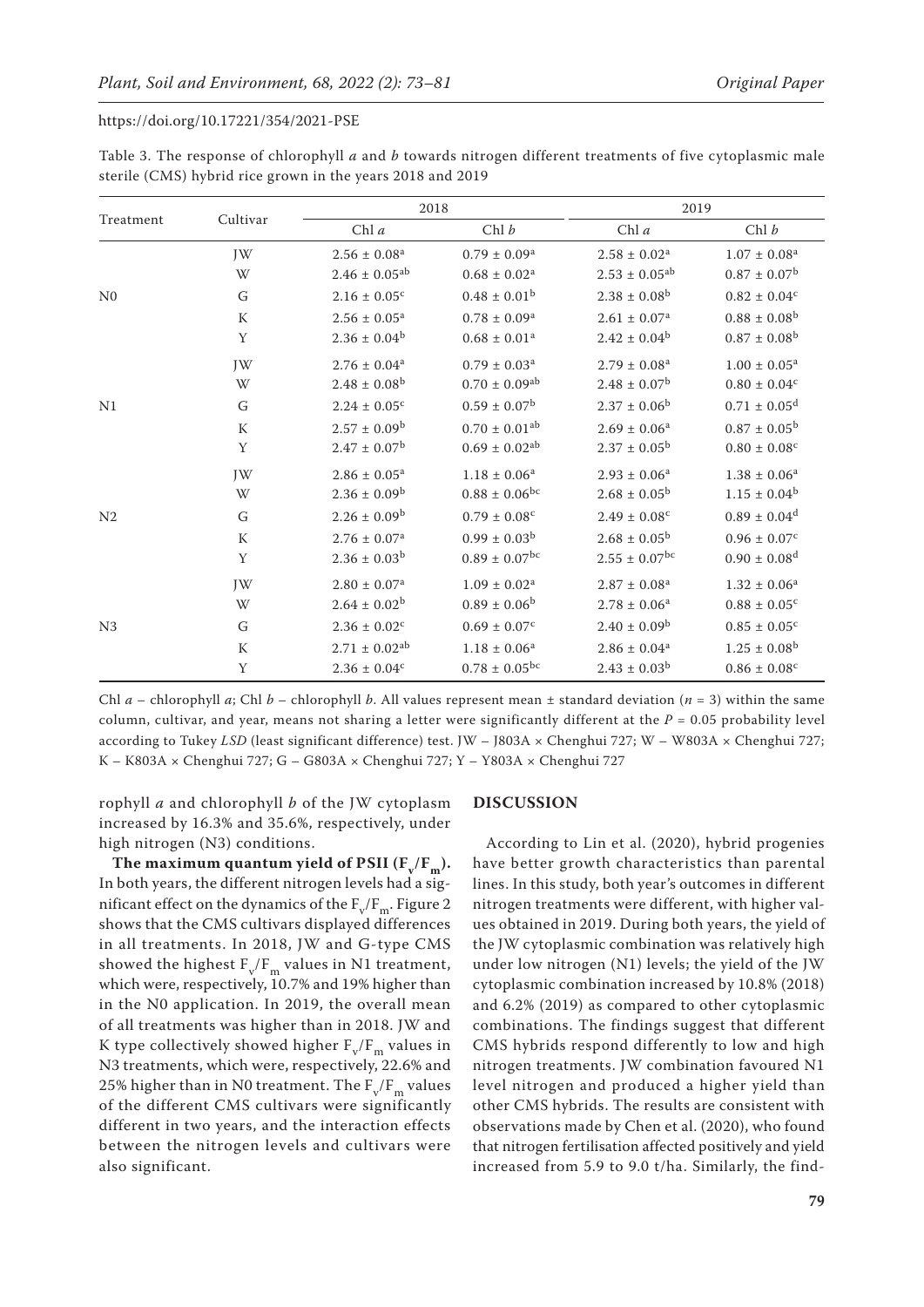

Figure 2. The maximum quantum yield of PSII  $(F_v/F_m)$  for the years 2018 and 2019. Error bars indicate standard errors of the replicates  $(n = 3)$ . N<sub>0</sub> – 0, N<sub>1</sub> – 90, N<sub>2</sub> – 180, N3 – 270 kg N/ha; JW – J803A × Chenghui 727; W – W803A × Chenghui 727; K – K803A × Chenghui 727; G – G803A × Chenghui

ings also showed a great increase in yield and yield traits for different nitrogen fertilisation treatments.

Many factors can affect the nitrogen uptake and utilisation rate of the rice plant, among which the nitrogen application time and quantity are most important. The nitrogen use efficiency (NUE) measures the response of yield to increase the nitrogen rate (Miao et al. 2016). The agronomic utilisation rate and the physiological utilisation rate of nitrogen fertiliser of G cytoplasmic rice were higher under low nitrogen (N1). These indicators decreased from the usual nitrogen (N2), and high nitrogen (N3) treatments. With high nitrogen (N3), the K-type cytoplasmic nitrogen utilisation efficiency-related indexes indicated that it is more tolerant to high nitrogen. Compared with other cytoplasmic combinations, the agronomic utilisation rate, and the physiological utilisation rate of nitrogen fertiliser, K-type cytoplasm increased by 13%, and 2.9%. Under low nitrogen levels, the absorption and utilisation of G-type nitrogen were relatively high. With increased application of nitrogen fertiliser, compared with other cytoplasmic combinations, K-type cytoplasmic rice nitrogen absorption and transportation were relatively high.

The nutrient use efficient genotypes are those having the ability to produce sufficient biomass under limited nutrient availability (Chatzistathis and Therios 2013). Similarly, in this study, the JW-type rice had the highest dry biomass accumulation at low nitrogen input, while as nitrogen fertilisation increased, it reduced significantly. Conversely, other cultivars showed increased dry biomass accumulation at higher nitrogen treatments. Our study is consistent with the study of Zhang et al. (2020), in which the authors concluded that appropriate nitrogen could improve photosynthesis, which results in higher biomass accumulation.

The amount of nitrogen applied affects the photosynthesis of plants (Moe et al. 2019). Appropriate

nitrogen management can significantly increase the development of both photosynthetic pigment and photosynthesis rate (Peng et al. 2021). Nitrogen application had a great effect on photosynthetic pigment chlorophyll *a* and *b*. The total chlorophyll content increased under a high nitrogen supply in all five CMS. In both years, for all CMS combinations, the change in chlorophyll pigment was significantly correlated with an increase in nitrogen concentration. Under low nitrogen (N1) conditions, the JW-type CMS showed the maximum chlorophyll *a* and *b* contents. Compared with other cytoplasmic combinations, the chlorophyll *a* and *b* of the JW cytoplasm increased by 16.3% and 35.6%, respectively, under high nitrogen (N3) conditions. Pan et al. (2016), reported similar results it was concluded that an increase in nitrogen application increases photosynthetic ability, which positively affects plant biomass and yield quality.

Our findings led to the conclusion that under low nitrogen treatment, the dry matter accumulation of JW cytoplasmic rice was higher in different growth and development stages. Thus, it shows that different cultivars of cytoplasmic rice have different nitrogen fertilisation requirements. Thus, as a mean for all CMS combinations, 180 kg/ha is suggested as the most suitable dose of nitrogen fertiliser, which efficiently increases yield, biomass accumulation, nitrogen use efficiency, development of better photosynthetic pigment and helps in the photosynthesis process of JW CMS combination. Apart from nitrogen use efficiency, more research is needed for phosphorus and potassium requirements for such CMS combinations.

**Acknowledgement.** Special thanks are extended to the staff of the agricultural station of SWUST for their irreplaceable work to manage the experiment field and to collect the samples. We would also like to thank the reviewers and editor who provided valuable suggestions to improve this paper.